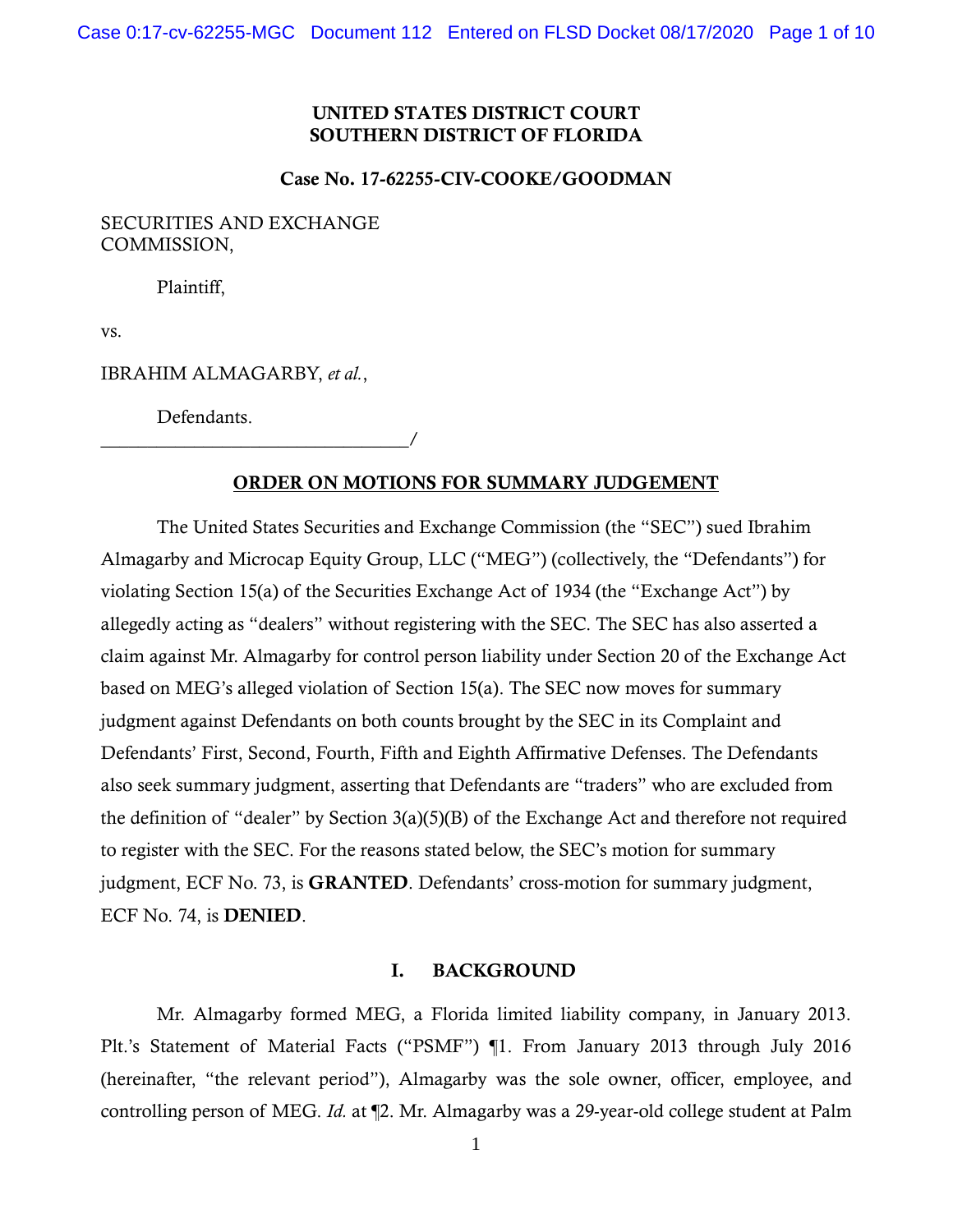Beach State College during the relevant period. Defs.' Statement of Material Facts ("DSMF") ¶¶1-2. Mr. Almagarby operated MEG out of his home. PSMF ¶4. During the relevant period, Mr. Almagarby had no employment outside of MEG and his sole means of support was his profits from MEG's securities transactions. PSMF ¶¶4, 30.

MEG was a commercial enterprise carried on for profit or gain, and its business model was predicated on obtaining shares from the microcap companies (hereinafter, "Issuers") at a discount and selling the shares in the market at a profit. PSMF ¶¶5, 23. MEG obtained shares by purchasing "aged debt"[1](#page-1-0) from the Issuers' debtholders and entering into certain agreements granting MEG the right to convert the debt into common stock of the Issuers at a significant discount—most often 50 percent—to then-prevailing market prices. PSMF ¶¶6, 24. MEG specifically purchased aged debt, which allowed MEG to obtain shares that upon conversion of the debt were unrestricted—such shares were exempt from the registration requirements of the Securities Act under SEC Rule 144 when sold into the market. PSMF ¶¶7-8. MEG simultaneously obtained convertible debentures or convertible notes ("convertible debentures") from the Issuers whose debt MEG had agreed to purchase, which gave MEG the right to convert the convertible debentures, or any portion of them, into discounted shares of the Issuer. PSMF ¶12. Almagarby, on behalf of MEG, subsequently converted the convertible debentures into shares of the Issuers. PSMF ¶13.

Defendants did not have any employees, nor did they advertise or otherwise hold themselves out publicly to buy or sell securities. DSMF ¶29. However, MEG entered into written contracts and informal arrangements with a number of persons who acted as "finders" by identifying, contacting, and referring Issuers with aged debt and were willing to assign some portion of their debt to MEG through the issuance of discounted shares to MEG. PSMF ¶31; DSMF ¶19. Finders were compensated based on a percentage of the amount MEG paid for the aged debt it acquired as a result of the referral; compensation was typically in the form of advancements. PSMF ¶¶32, 37. During the relevant period, MEG paid the most total compensation to a finder named Anthony Fusco of Bridgewater Capital LLC ("Fusco"). PSMF ¶33. Fusco was "a large part of the business." PSMF ¶36. Fusco engaged subcontractors who would contact Issuers with debt on their balance sheet in an effort to find referrals for MEG. PSMF ¶35. Each of Fusco's sub-contractors typically called between 40 and

<span id="page-1-0"></span> $<sup>1</sup>$  "Aged debt," was debt that was either six months or one year old, depending on the particular exemption sought from</sup> the registration provisions of the Securities Act of 1933. DSMF ¶7.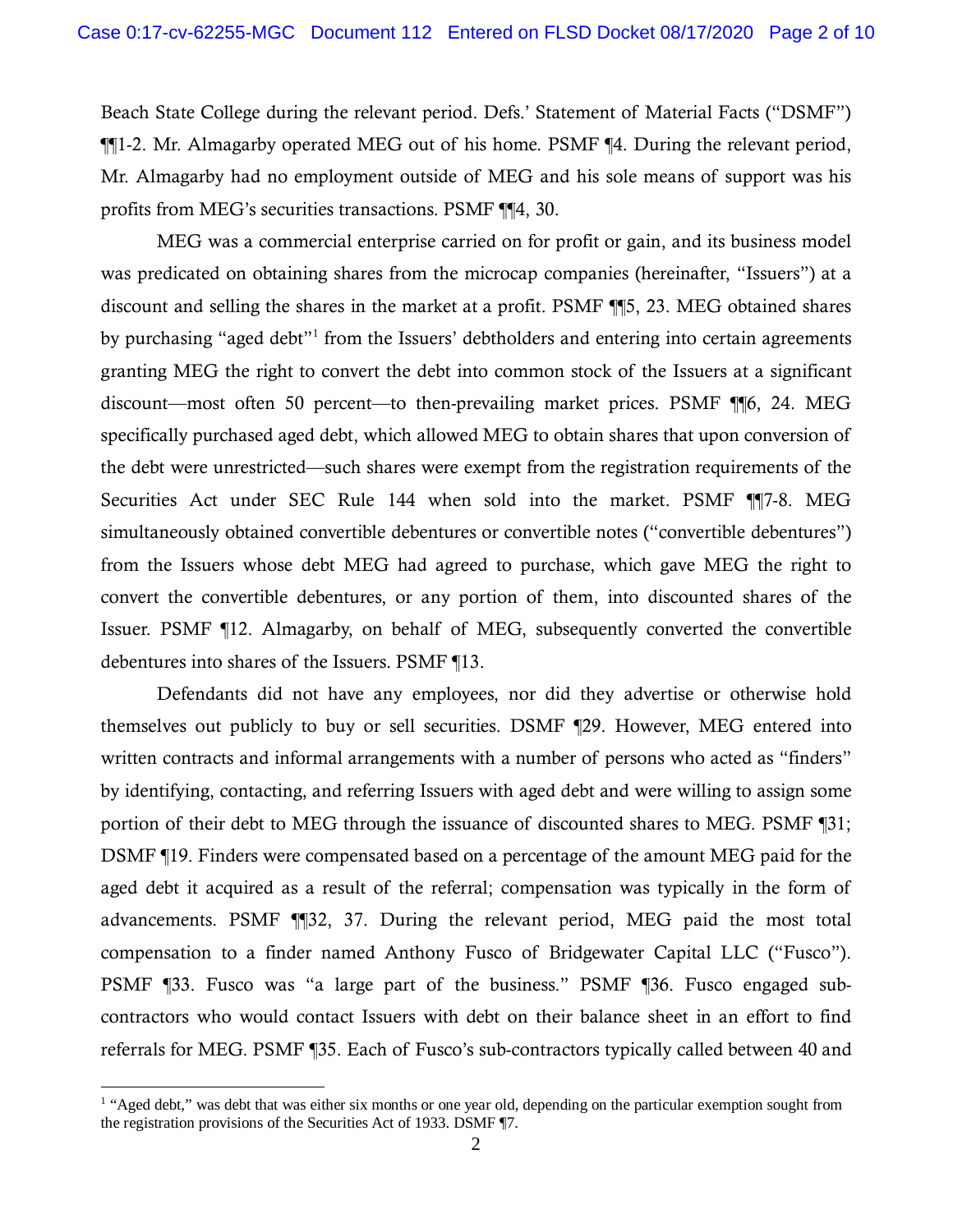60 companies per day in attempting to find referrals for MEG. PSMF ¶35. Once Fusco, and others like him, referred an Issuer to MEG, Almagarby contacted the Issuers and negotiated the terms of a convertible debenture, including the interest rate of the debt, and the discount at which MEG would be entitled to convert the debt into shares of the Issuer. PSMF ¶40.

Upon receipt of a conversion notice, the Issuers would arrange for their transfer agents to deposit the requested shares into one of MEG's brokerage accounts. PSMF ¶14. MEG had no fewer than six brokerage accounts in its own name, into which it received deposits of shares from the Issuers that had executed convertible debentures to MEG. PSMF ¶17. Following the deposit of the shares into MEG's brokerage accounts, MEG brokers sold the shares into the market pursuant to Almagarby's instructions. PSMF ¶15.

Defendants typically sold the shares they acquired very quickly. PSMF ¶45. Almagarby converted most of the convertible debentures that MEG received during the relevant period into shares within ten trading days of receiving the convertible debenture from the Issuer. PSMF ¶44. Further, MEG, more often than not, sold all the shares in a given deposit within 7 to 14 days from receipt. PSMF ¶45. Almagarby did not conduct research on the companies whose shares he acquired because his stated goal was to "turn [his] money around as fast as possible." PSMF ¶43.

During the relevant period, Defendants engaged in at least 57 purchases of aged debt from the debtholders of at least 38 different Issuers. PSMF ¶11. MEG received deposits of shares into its brokerage accounts on no fewer than 167 occasions as a result of issuing conversion or reset notices. PSMF ¶¶19, 45. MEG completed no fewer than 962 sales of shares. PSMF ¶21. MEG received approximately 8.5 billion shares, and the total number of shares MEG sold during this period exceeded 7.6 billion. PSMF ¶20. MEG purchased no less than approximately \$1,115,000 of outstanding debt from the Issuers and obtained more than \$2.8 million in proceeds from selling shares obtained pursuant to the convertible debentures and related documents. PSMF ¶22. MEG used the proceeds from the sales of the shares to fund additional purchases of aged debt. PSMF ¶28.

### II. LEGAL STANDARD

Summary judgment "shall be granted if the pleadings, depositions, answers to interrogatories, and admissions on file, together with the affidavits, if any, show that there is no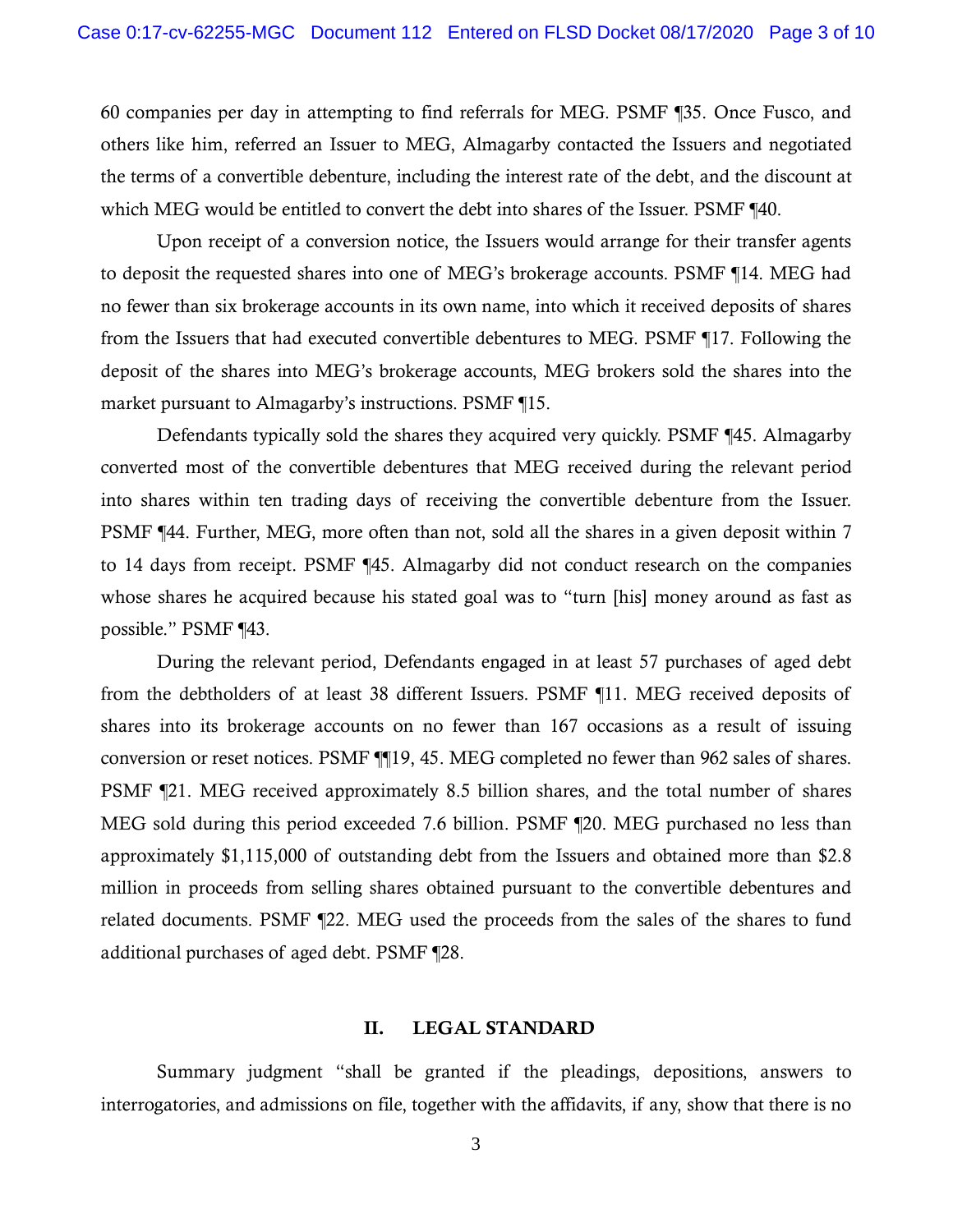genuine issue as to any material fact and that the moving party is entitled to a judgment as a matter of law." *Allen v. Tyson Foods, Inc.*, 121 F.3d 642 (11th Cir. 1997) (quoting Fed. R. Civ. P. 56(c)) (internal quotations omitted); *Damon v. Fleming Supermarkets of Florida, Inc*., 196 F.3d 1354, 1358 (11th Cir. 1999). Thus, the entry of summary judgment is appropriate "against a party who fails to make a showing sufficient to establish the existence of an element essential to that party's case, and on which that party will bear the burden of proof at trial." *Celotex Corp. v. Catrett*, 477 U.S. 317, 322 (1986).

"The moving party bears the initial burden to show the district court, by reference to materials on file, that there are no genuine issues of material fact that should be decided at trial." *Clark v. Coats & Clark, Inc.*, 929 F.2d 604, 608 (11th Cir. 1991). "Only when that burden has been met does the burden shift to the non-moving party to demonstrate that there is indeed a material issue of fact that precludes summary judgment." *Id*.

Rule 56 "requires the nonmoving party to go beyond the pleadings and by her own affidavits, or by the 'depositions, answers to interrogatories, and admissions on file,' designate 'specific facts showing that there is a genuine issue for trial." *Celotex*, 477 U.S. at 324. Thus, the nonmoving party "may not rest upon the mere allegations or denials of his pleadings, but must set forth specific facts showing that there is a genuine issue for trial." *Anderson v. Liberty Lobby, Inc.*, 477 U.S. 242, 248 (1986) (internal quotation marks omitted).

"A factual dispute is genuine if the evidence is such that a reasonable jury could return a verdict for the non-moving party." *Damon*, 196 F.3d at 1358. "A mere 'scintilla' of evidence supporting the opposing party's position will not suffice; there must be enough of a showing that the jury could reasonably find for that party." *Abbes v. Embraer Servs., Inc.*, 195 F. App'x 898, 899-900 (11th Cir. 2006) (quoting *Walker v. Darby*, 911 F.2d 1573, 1577 (11th Cir. 1990)). When deciding whether summary judgment is appropriate, "the evidence, and all inferences drawn from the facts, must be viewed in the light most favorable to the non-moving party." *Bush v. Houston County Commission*, 414 F. App'x 264, 266 (11th Cir. 2011).

#### III. DISCUSSION

## A. Statute of Limitations

On November 17, 2017, the SEC initiated this action against defendants alleging that Defendants engaged in transactions in violation of Section 15(a)(1) of the Exchange Act between January 2013 and July 2016. Defendants assert that the SEC's claims for disgorgement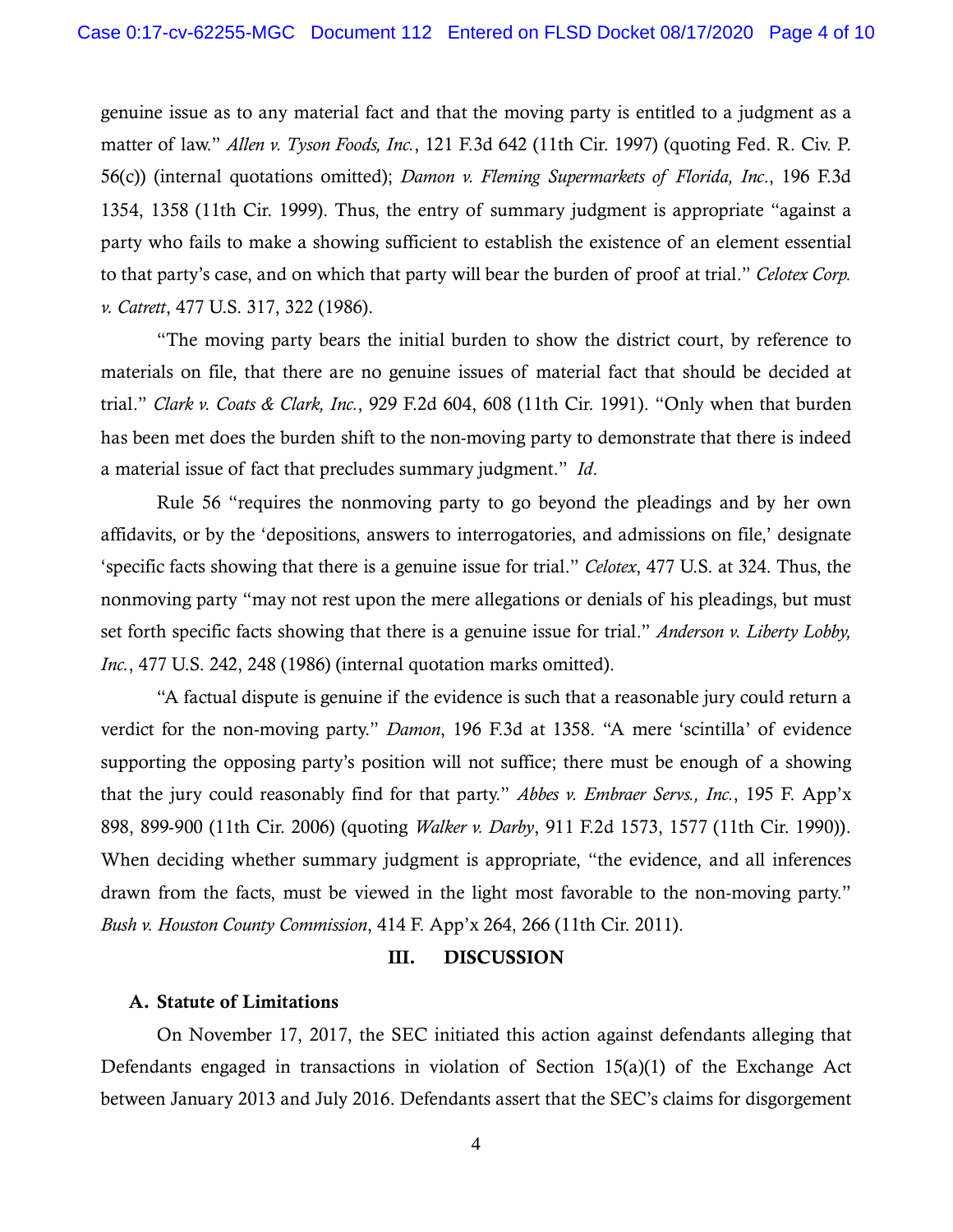are barred by the applicable statute of limitations because the SEC failed to commence this action within five years from the date when the claim "first accrued." Invoking the five-year statute of limitations in Section 2462, Defendants argue that violations of the sort at issue here first accrue when it comes into existence or "when the plaintiff has a complete and present cause of action." Citing *Gabelli v. SEC*, 568 U.S. 442, 454 (2013). In Defendants view, the claims first accrued in January 2013, when Defendants first began the business. The SEC contends that the statute of limitations does not bar the SEC's disgorgement claim because a claim is timely if "any act that is part of the claim occurred within the statute of limitations." Citing *National Railroad Passenger Corp. v. Morgan*, 536 U.S. 101, 118 (2002). The SEC further contends that the aged debt transactions were an ongoing series of violations and that the Court is required to evaluate the cumulative effect of the transactions. As such, the fact that the conduct at issue began more than five years before the complaint was filed does not preclude the SEC from seeking disgorgement.

The SEC relies on *Birkelbach v. SEC*, 751 F.3d 472 (D.C. Cir. 2014). There, the president of a brokerage firm challenged the SEC's finding that he had failed to properly supervise a registered representative who had churned a customer's account. On appeal, Birkelbach claimed that the statute of limitations barred the disciplinary proceeding, arguing "the failure to supervise [the registered representative] was a single indivisible act which accrued on the day of the first failure to supervise and the fact that it continued thereafter is irrelevant for purposes of the statute of limitations." *Id.* at 479. In rejecting that defense, the court opined, "any violative conduct that falls within the statute of limitations is independently sanctionable, regardless of whether there was additional violative conduct which occurred before that time." *Id.* at 479. *See also, United States v. Spectrum Brands, Inc.,* 924 F.3d 337, 352 (7th Cir. 2019) ("it is clear that the nature of [defendant's] wrongdoing cannot logically be confined to one point in time but must be seen as a continuing wrong.")

The continuing violation doctrine is aimed at ensuring that illegal conduct is punished by preventing a defendant from invoking the earliest manifestation of its wrongdoing as a means of running out the limitations clock on a course of misconduct that persisted over time. Here, at least some the violative conduct occurred within the limitations period. And a decision as to whether Defendants acted as dealers will require an evaluation of the totality of Defendants' conduct. Because some of that conduct occurred within the limitations period, the statute of limitations does not bar the SEC's disgorgement claim. *United States v. Spectrum*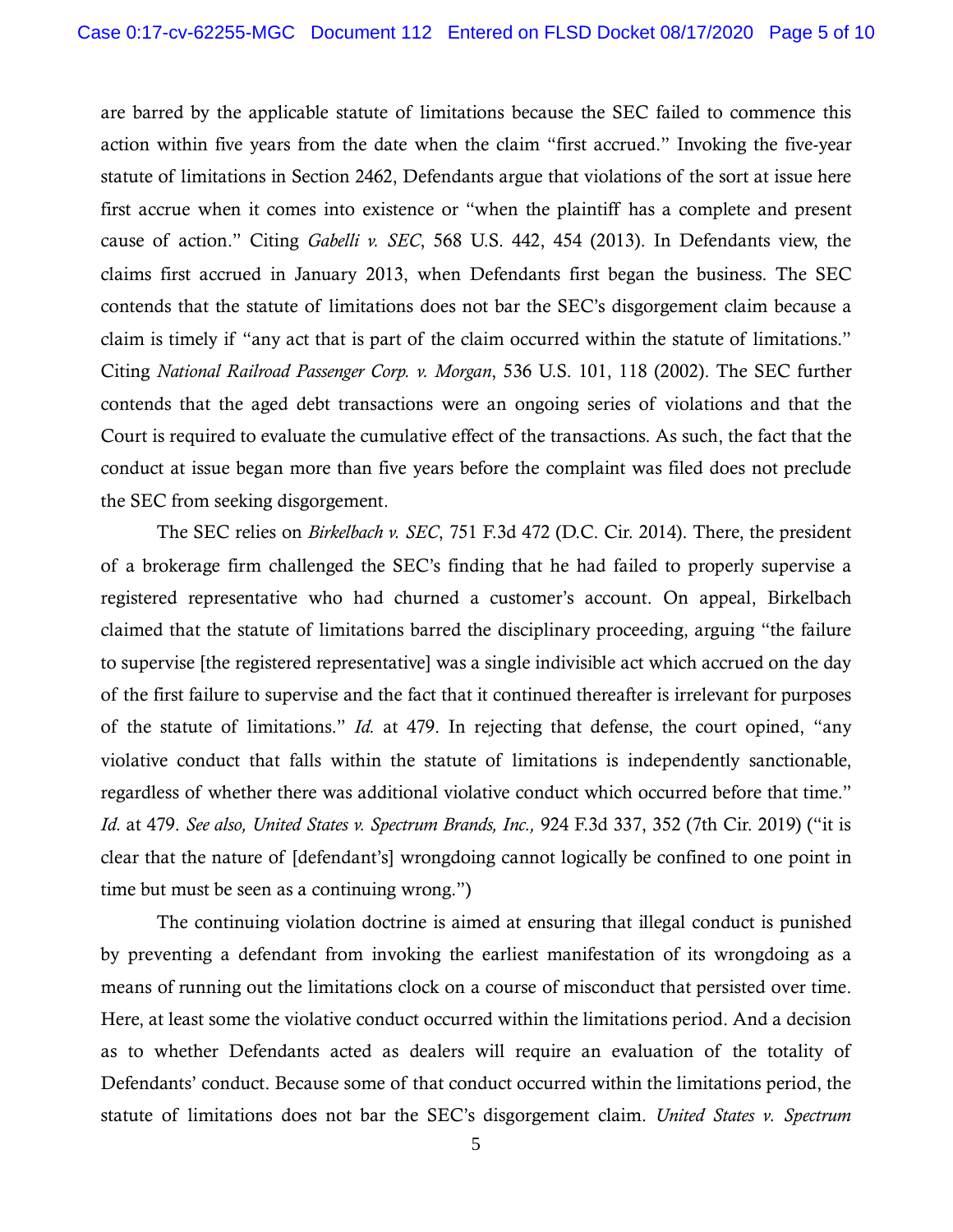*Brands, Inc.*, 924 F.3d 337, 350 (7th Cir. 2019) ("where the violation at issue can be characterized as a continuing wrong, the limitations period begins to run *not* when an action on the violation could first be brought, but when the course of illegal conduct is complete.");*Taylor v. Meirick*, 712 F.2d 1112, 1118 (7th Cir. 1983) ("the statute of limitations does not begin to run on a continuing wrong till the wrong is over and done with").

Defendants reliance on the Supreme Court's decision in *Gabelli* is inapposite because that case evaluated the application of the discovery rule to the statute of limitations of Section 2462, which is not at issue here. There, the Supreme Court held that the federal government could not claim the benefit of the discovery rule because the Supreme Court found no "textual, historical, or equitable reasons to graft a discovery rule onto the statute of limitations of §2462." The SEC in this case is not arguing that the statute of limitations should be extended until it had reason to know of Defendants' failure to comply with Section 15(b). Instead, the SEC is arguing that Defendants' failure to comply with Section 15(b) with respect to the aged transactions was a continuing violation. *Gabelli* sheds no light on whether a Defendants' violation of Section 15(b), amounts to a continuing violation.

In sum, the SEC's complaint is not barred pursuant to the continuing violation doctrine.

# B. Defendants Acted As Unregistered Dealers Not Exempt from the Registration Requirements of the Exchange Act

The complaint charges Defendants with violating Section 15(a) of the Exchange Act by acting as unregistered securities dealers. Defendants contend that they were acting outside the scope of the definition of a "dealer," because their conduct was that of a "trader," which is excluded from the registration requirements of the SEC.

Section 15(a) makes it unlawful for, *inter alia*, for an unregistered dealer to purchase or sell securities. Section 3(a)(5)(A) of the Exchange Act defines dealer as "any person engaged in the business of buying and selling securities . . . for such person's own account through a broker or otherwise." Section 3(a)(5)(B) excludes from the definition of dealer any "person that buys and sells securities . . . for such person's own account, either individually or in a fiduciary capacity, but not as part of a regular business." This statutory exception from the definition of dealer is typically referred to as the trader exception. Section  $3(a)(5)$  does not enumerate any specific activities that separate a dealer from a trader; when read together, the two subsections of the statute simply provide that those who buy and sell securities as part of a "regular business" must register with the Commission as securities dealers.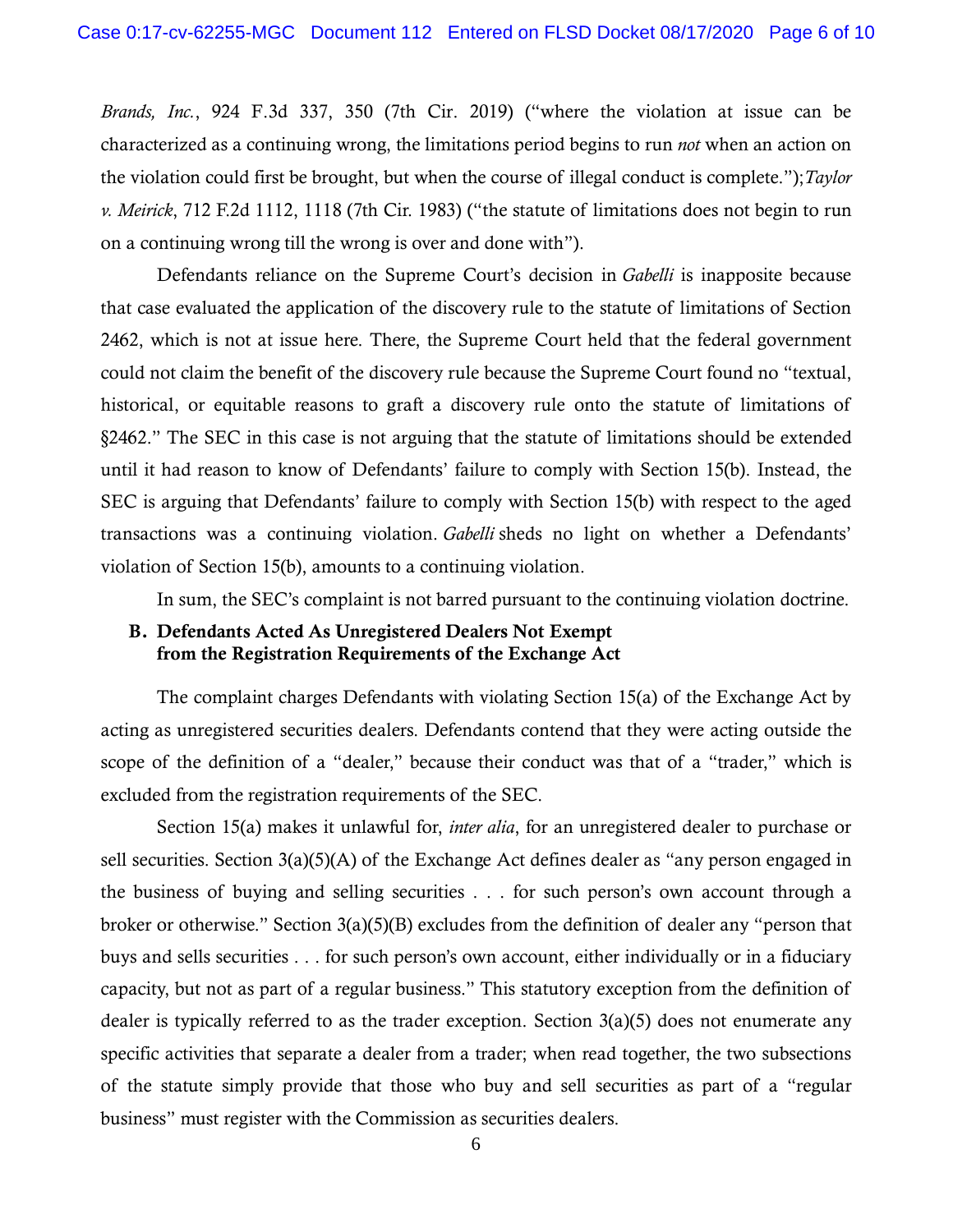This case turns on whether Defendants engaged in the "business of " buying and selling securities for its own account. The word business is defined as "[a] commercial enterprise carried on for profit, a particular occupation or employment habitually engaged in for *livelihood* or *gain*." Black's Law Dictionary 239 (10th ed.2009)

The Eleventh Circuit's decision in *Big Apple* guides this analysis. *S.E.C. v. Big Apple Consulting USA, Inc.*, 783 F.3d 786, 809 (11th Cir. 2015). There, the Eleventh Circuit upheld a decision granting summary judgment based in part on the definition of dealer under the Exchange Act.2 *Id.* at 809-10. Affirming the district court's finding that the entities were dealers, the appellate court wrote "the centerpiece to [the definition of dealer] is the word 'business,'" and found that where a company's business model is based entirely on the purchase and sale of securities, that fact constitutes conclusive proof that the company is a dealer:

> While evidence of merely some profits from buying and selling securities may alone be inconclusive proof, the defendants' entire business model was predicated on the purchase and sale of securities. [The defendants] depended on acquiring client stock to support operations and earn a profit… As further evidence of their dealer status, [the defendants] purchased [an issuer's] stocks at deep discounts pursuant to its contractual agreement with [the issuer] and then sold those stocks for profit.

*Id.* 

It is undisputed that Defendants purchased securities from Issuers at deep discounts and sold them back on the market for profit. By Defendants' own admissions, MEG's entire business model was predicated on the quick sale of shares and Defendant Almagarby's stated goal was to "turn [his] money around as fast as possible." PSMF ¶43. Further, the sheer volume of the number of deals and the large sums of profit Defendants generated—no fewer than 962 sales of shares and more than \$2.8 million in proceeds—gives credence to the proposition that Defendants were engaged in the "business" of buying and selling securities. *SEC v. Ridenour*, 913 F.2d 515, 517 (8th Cir. 1990), (defendant "was a dealer because his 'high level of activity . . . made him more than an active investor'.") Defendants even went so far as employing and paying "finders" who were in the business of soliciting referral companies for Defendants' pecuniary benefit. Taken together, it is indisputable that Defendants were "in the business of. . .buying [and] selling securities. . . ." and, therefore, they do not meet the  $\S$  4(1) exemption to the registration requirement. *SEC v. Offill*, Case No. 3:07-CV-1643-D, 2012 WL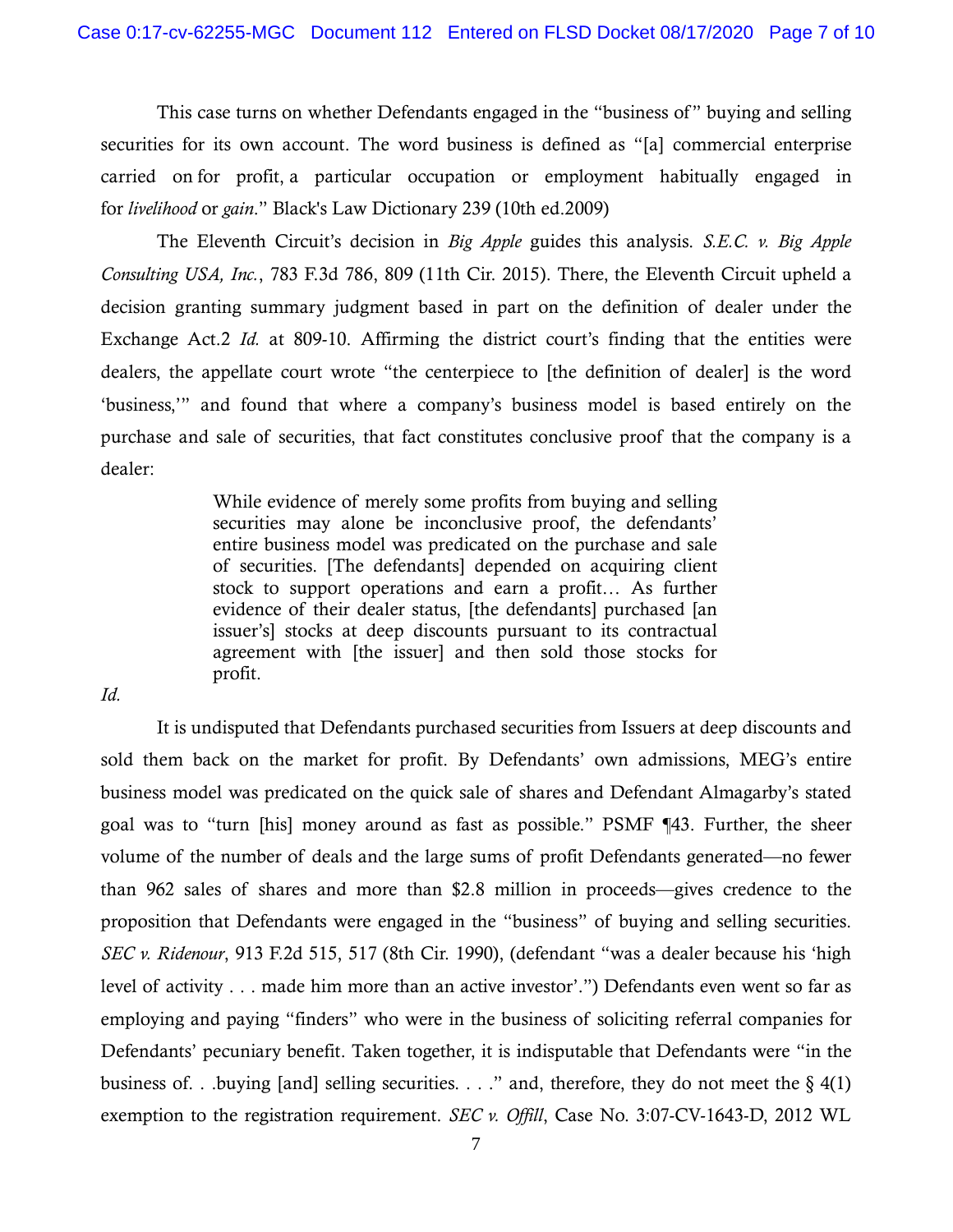246061 at \*8-9 (N.D. Tex. Jan. 26, 2012) (granting summary judgment on a Section 15(a) claim for failure to register and holding that the defendant "bought and sold securities as part of his regular business, making him a dealer under 15 U.S.C. § 78c(a)(5)")

Defendants cite various factors and activities identified in previous SEC releases or SEC staff no-action letters as "[e]vidence of those activities are required for the SEC to prove that Defendants were engaged in the business of buying and selling as part of a regular business, and the absence of any such evidence warrants finding summary judgment in favor of Defendants." The Court disagrees. The factors listed are merely examples of activity or actions that might render one a dealer. There is nothing in any of the cited releases or no-action letters that implies that the listed factors are an exclusive or exhaustive checklist that creates a burden of proof for the SEC. Moreover, SEC no-action letters are not binding pieces of legislation, rather they are "informal advice given by members of the Commission's staff" that "state with respect to a specific proposed transaction that the staff will not recommend to the Commission that it take enforcement action if the transaction is consummated exactly as it has been described." Request for Comments on Whether Staff Interpretative and No-Action Letters Should Be Made Available to the Public, SEC Rel. Nos. 229 & 253, 1968 WL 86742 at \*1 (Sept. 20, 1968). They are "not rulings of the Commission or its staff on questions of law or fact and are not dispositive of the legal issues raised as to the applicability of the federal securities laws to a given transaction." Monthly Publication of a List of Significant Letters Issued by the Division of Corporation Finance, SEC Rel. No. 430, 1976 WL 160377 at \*1 (Mar. 17, 1976).

# C. Almagarby Is Liable For MEG's Violation As A Control Person

The SEC has asserted a claim against Mr. Almagarby for control person liability under Section 20 of the Exchange Act based on MEG's alleged violation of Section 15(a).

Under Section 20(a) of the Exchange Act, a controlling person is liable jointly and severally with and to the same extent as the controlled person for the controlled person's acts, unless the controlling person can establish the affirmative defense of good faith and noninducement. *Laperrier v. Vesta Ins. Group, Inc.*, 526 F.3d 715, 721 (11th Cir. 2008). "Control" means the "possession, direct or indirect, of the power to direct or cause the direction of the management and policies of a person, whether through ownership of voting securities, by contract, or otherwise." 17 C.F.R. § 230.405. Section 20(a) violations require a primary violation and that the party "had the power to control the general affairs of the entity primarily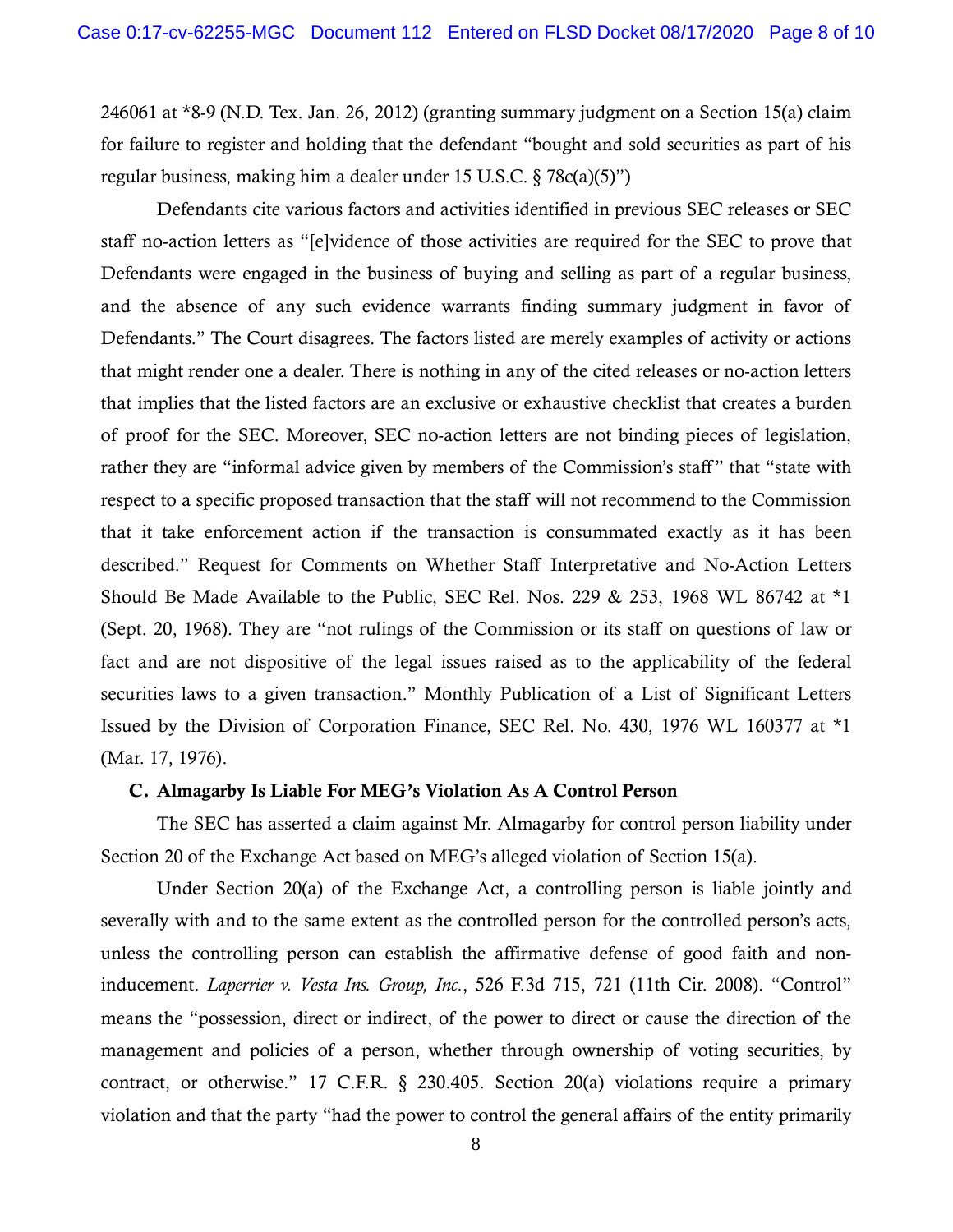liable at the time the entity violated the securities laws…[and] had the requisite power to directly or indirectly control or influence the specific corporate policy which resulted in primary liability. *Brown v. Enstar Group, Inc.*, 84 F.3d 393, 397 (11th Cir. 1996).

MEG directly violated Section 15(a)(1) by its conduct, and Almagarby had the power to control the general affairs of MEG at the time it committed its violations and, further, he possessed the power to directly or indirectly control or influence MEG's specific policies which resulted in its primary liability. Control person liability for Almagarby is therefore warranted as a matter of law.

# D. Injunctive Relief Is Warranted

The SEC has requested that this Court enter a permanent injunction, enjoining Defendants and their purported "agents, servants, employees, attorneys, and all persons in active concert or participation with [them]. . . from acting as an unregistered dealer in violation of Exchange Act Section 15(a)(1)." Defendants have asserted as affirmative defenses that an injunction and a penny stock bar would be inappropriate. Specifically, Defendants argue that no injunction can be awarded because Defendants have voluntarily ceased the conduct at issue, and thus there is no risk of future misconduct.

Courts have routinely rejected Defendants' argument. *See, e.g.,* S*EC v. Carriba Air, Inc*., 681 F.2d 1318, 1322 (11th Cir. 1982) ("this circuit has stated that assertions on the part of the defendant that he would cease his wrongful conduct are by no means dispositive."). *See also SEC v. Ginsburg*, 362 F3d 1292, 1305 (11th Cir. 2004); *SEC v. Manor Nursing Centers, Inc.*, 458 F.2d 1082, 1101 (2d Cir. 1972) ("cessation of illegal activities in contemplation of an SEC suit does not preclude the issuance of an injunction enjoining violations"). This is because, absent an injunction, there is little to stop Defendants from resuming their unlawful activity.

# IV. CONCLUSION

For the foregoing reasons, it is ORDERED and ADJUDGED that the SEC's motion for summary judgment, ECF No. 73, is GRANTED. Defendants' cross-motion for summary judgment, ECF No. 74, is DENIED.

DONE and ORDERED in chambers at Miami, Florida, this 17<sup>th</sup> day of August 2020.

9